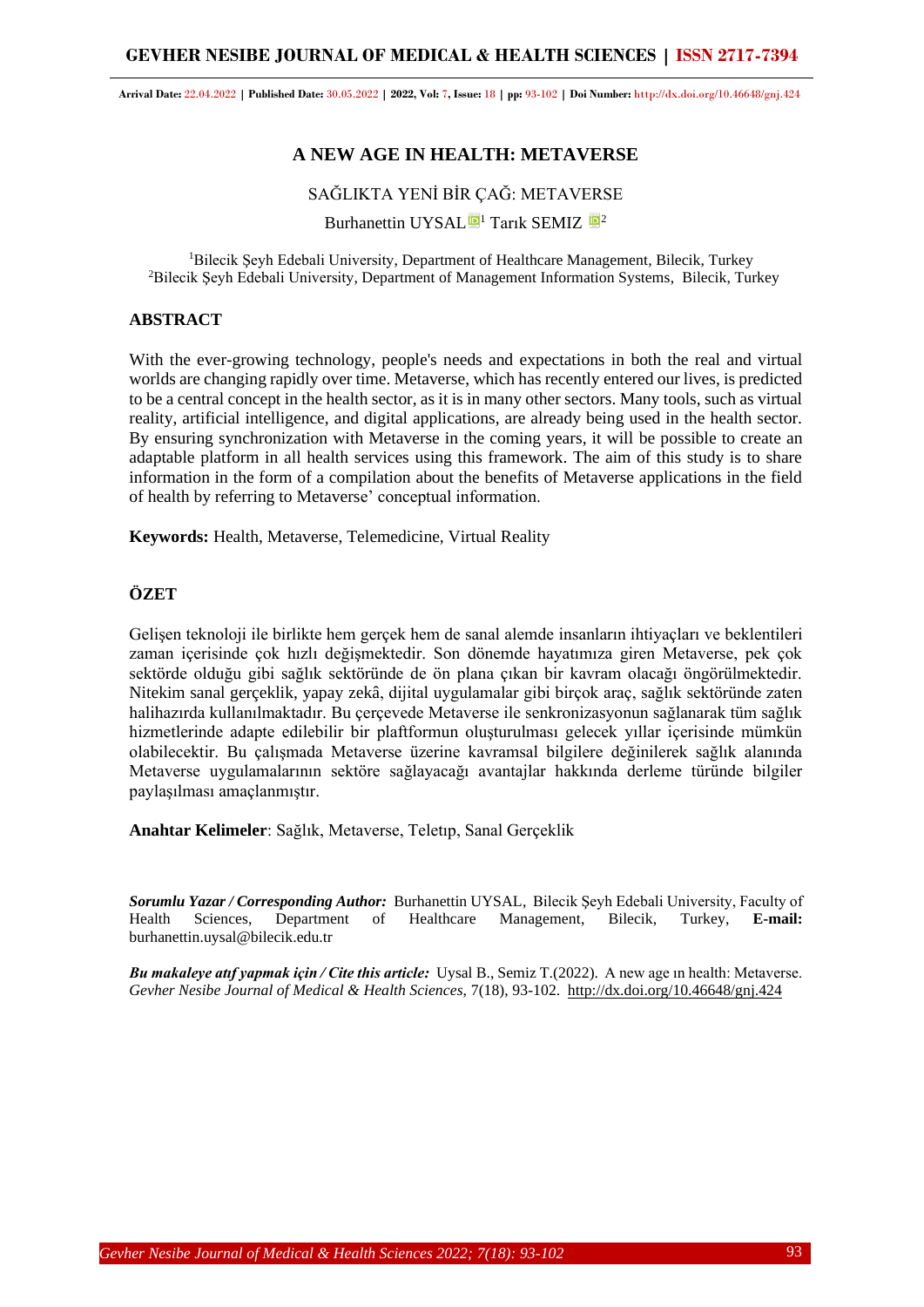### **INTRODUCTION**

The COVID-19 Pandemic has caused radical changes in people's lives, revealing many changes and innovations, particularly in health services, which are an essential pillar of the service sector. This has aided in the replacement of healthcare as one of the service sectors most impacted by the COVID-19 Pandemic. To minimize this impact, the delivery of some services via digital platforms has made and continues to make a difference in ensuring health efficiency and effectiveness. Digital applications, which play critical roles in difficult times, have demonstrated that some services can be performed entirely in the virtual world during the pandemic. For a time, education services were entirely provided by distance education and are still partially provided by distance education (Leenes, 2007; Camargo et al., 2020; Dhawan, 2020; Schneider and Council, 2021; Hyun-Jae, 2021).

One of the fundamental concepts that has emerged as a result of the COVID-19 Pandemic is digital health. Digital health must be integrated into health priorities and benefit people in ways that are ethical, safe, dependable, equitable, transparent, accessible, scalable, reproducible, interoperable, privacy, secure, and long-term (WHO, 2021). When viewed within the framework of this concept, the effect of digitalization in the health sector is also in question. Semiz (2021) defines digital health as "the use of health information technologies in the diagnosis and treatment processes of patients, in the training of health workers and improving public health, and in monitoring the health status and risk formations of healthy individuals." Digital health is transforming areas like direct care and is becoming a critical enabler of change in the pharmaceutical and biotechnology industries. We live in a digital age, and the COVID-19 Pandemic is hastening healthcare innovation and revealing new business models and opportunities. They are critical innovations for Blockchain and Fungible Tokens (NFTs), which allow people to exchange value on a decentralized network, in addition to telehealth, data sharing, and remote monitoring. Futurists and technologists are also investigating the Metaverse's role in various industries (Thomason, 2021).

Despite the fact that digitalization has had a significant impact on people's lives, it has also had a significant impact on the health sector (Uysal and Ulusinan, 2020). Mobile applications, particularly those used during the COVID-19 Pandemic, played an important role in maintaining public order in the social isolation of individuals. For example, the Ministry of Health's "Hayat Eve Sığar" (HES) application has played a critical role in the fight against the Pandemic (HES, 2022). As demonstrated by this exemplary application, digitalization brings important conveniences into people's lives. People's expectations are shaped and diversified as the digital environment evolves. However, it is clear that we are moving toward a world in which digital change evolves, expands, and is used more effectively.

Keeping up with the technological world is an essential issue for humanity and its future. In particular, the contribution of technologies used in the field of health has a significant share in improving people's health status and bringing them to a better point. Both the training of human resources and the ability of patients to adapt to the growing human resource are required. It is predicted that this adaptation can be achieved with Metaverse. In this study, Metaverse, a new concept, will be methodologically examined through these issues, and the innovations in the health field will be evaluated.

# **1. METAVERSE CONCEPT**

The post-reality universe, the Metaverse, is a combination of physical reality and digital virtuality in a persistent and persistent multi-user environment. Virtual environments are based on integrating virtual reality (VR) and augmented reality (AR) technologies, enabling multi-sensory interactions with digital objects and people (Mystakidis 2022).

The term "metaverse," which has been around for about 30 years, is derived from the words "meta" (meaning "beyond") and "verse," which are derived from the root of the universe (Duan et al., 2021). The Metaverse, which was created as a simulation of the natural world, covers all aspects of humans and society and provides a suitable working platform for researchers in all fields, from health to sports, education to art (Narin, 2021).

#### **1.1. Emergence and Development of Metaverse Concept**

The virtual world, which is a concept that needs to be explained before talking about the concept of the Metaverse, contains many concepts, and the emergence of these concepts is described by Dionisio et al. (2013) in five stages. The first phase was handled in the productions of fantastic realities (the movie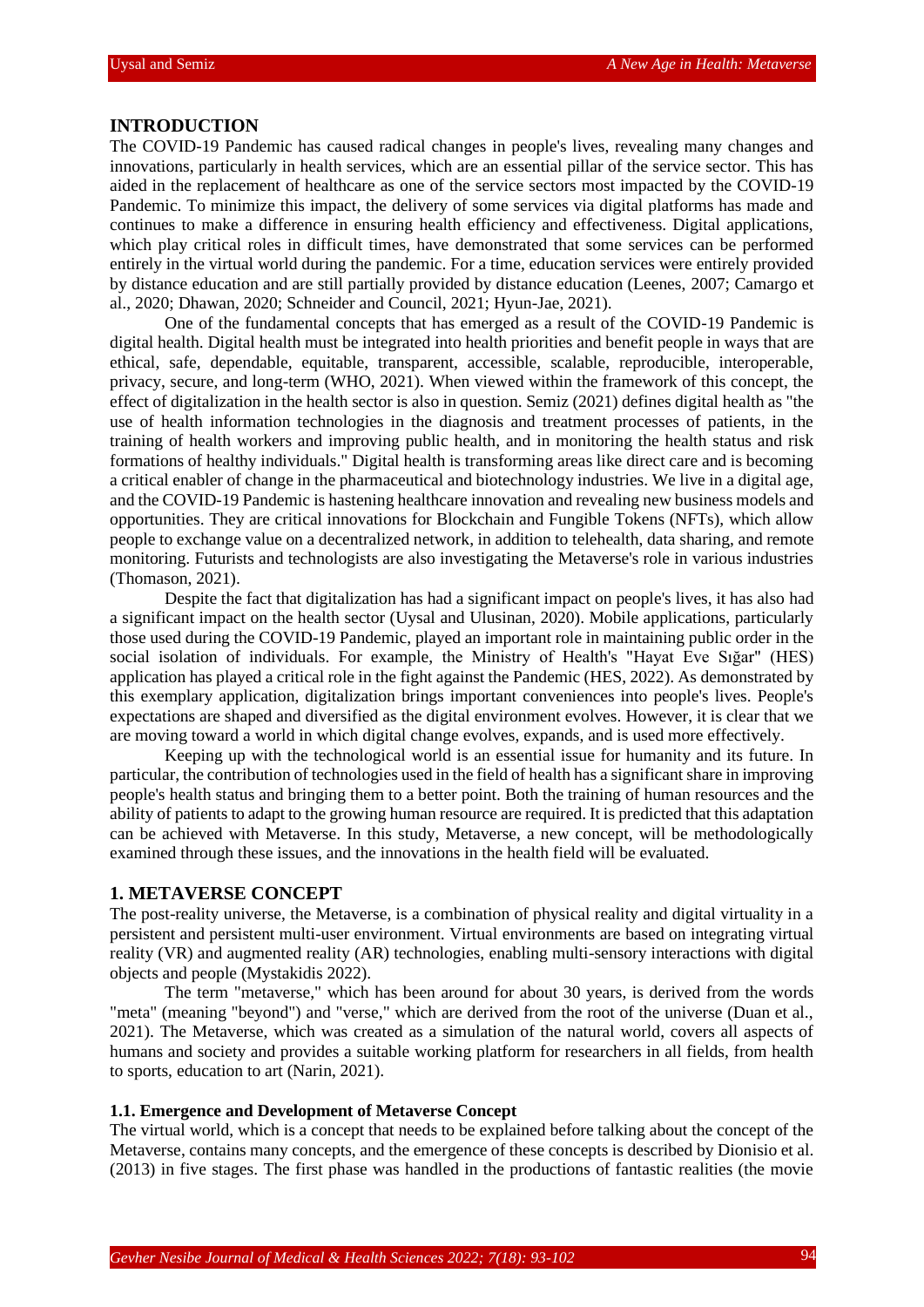"Lord of the Rings" written by Tolkien and the game "Dungeons & Dragons") in the late 1970s. About ten years after the first phase, the second phase was introduced in 1984 by William Gibson's 'Neuromancer,' and 'Habitat' emerged for the Commodore 64 in 1986 and the Fujitsu platform in 1989. The third phase was three-dimensional graphics, open-ended socialization, integrated audio, etc., in the mid-1990s. It is the time of progress. The third phase is the period when Snow Crash is introduced, as mentioned in the paragraph below. The fourth phase occurred in the decade after the millennium. Released in 2009, the production of "Avatar Reality's Blue Mars" is a production in which graphical reality is transferred to the virtual world. In this framework, in this period, Blue Mars marked the expansion of the virtual commercial world such as 'Second Life.' The fifth phase, which started and continues in 2007, is a period that coincides with the introduction of Blue Mars and Second Life and has made decentralized open-source contributions to the development of three-dimensional virtual worlds (Dionisio et al., 2013). It can be said that since 2007, three-dimensional productions in the virtual world (especially the film industry) have entered our lives. Three-dimensional productions are offered as an option in movie screenings in the cinema industry.

The term "Metaverse" first appeared in science-fiction novelist Neal Stephenson's 1992 novel "Snow Crash" to describe the virtual world in which the hero, Hiro Protagonist, socializes, shops, and defeats real-world enemies via his avatar (Lee et al., 2021; Lee, 2021; Narin, 2021; Duan et al., 2021). The recently popular metaverse opens up new possibilities and opportunities for game-based learning while also increasing the interaction of game-based platforms. Aside from the game, the Metaverse environment can be changed and designed according to the people's wishes and desires. As previously stated, people in the real world adopt characters that will represent them permanently in the virtual environment with their avatars, just as they do in the real world. Although some real-world behaviors (such as passing through a wall) are desirable in the Metaverse, they may not be possible. Some arrangements, such as teleporting, flying, and so on, may be exceptional (Getchell et al., 2010).

With the rapidly developing digital economy, the development of the Metaverse is gaining widespread attention (Kim, 2021). Mark Zuckerberg announced that the company's name would be changed to Meta in 2021, indicating that Facebook is more than just a social media platform and that they have the vision to create the next stage in the evolution of the internet (Dijitalage, 2022). Following Mark Zuckerberg's statement, the concept of the Metaverse has become much more important for social networks and has captured the attention of many industries. Some platforms in the Metaverse world have begun to sell virtual lands. A few of these platforms are below (Metaverse properties, 2022; Superworldapp, 2022; Ovr, 2022; Axieinfinity, 2022):

- − Decentraland
- The Sandbox
- − Somnium
- − Cryptovoxels
- − Upland
- − Superworld
- − OVER
- − Axie Infinity

With the acceleration of virtual land sales in the metaverse world, some cryptocurrencies such as SLP, HIGH, ALICE, GHST, DAR, MANA, SAND, AXS, TVK, ILV, and PYR have emerged and become well-known in these sales (Binance, 2022). Based on this information, it is believed that businesses that produce and sell any goods or services will want to establish themselves in the Metaverse world.

For the Metaverse, which is the center of attention in the virtual world, many studies have been carried out in many countries and continue to be done. One of them is the outcome of Metaverse-related search traffic. According to these findings, while the term Metaverse refers to metaverse games around the world, the search for this concept in South Korea is primarily focused on metaverse stocks and virtual currency (Lee, 2021). The metaverse, which affects many industries, plays an important role, particularly in the provision of educational services. Throughout human history, educational services have been provided, first in the form of the invention of letters, then in the form of group education, and finally in the form of online courses. It is predicted that it will be a critical education model in the form of a new super-learning model that will allow the development and acquisition of personal talent by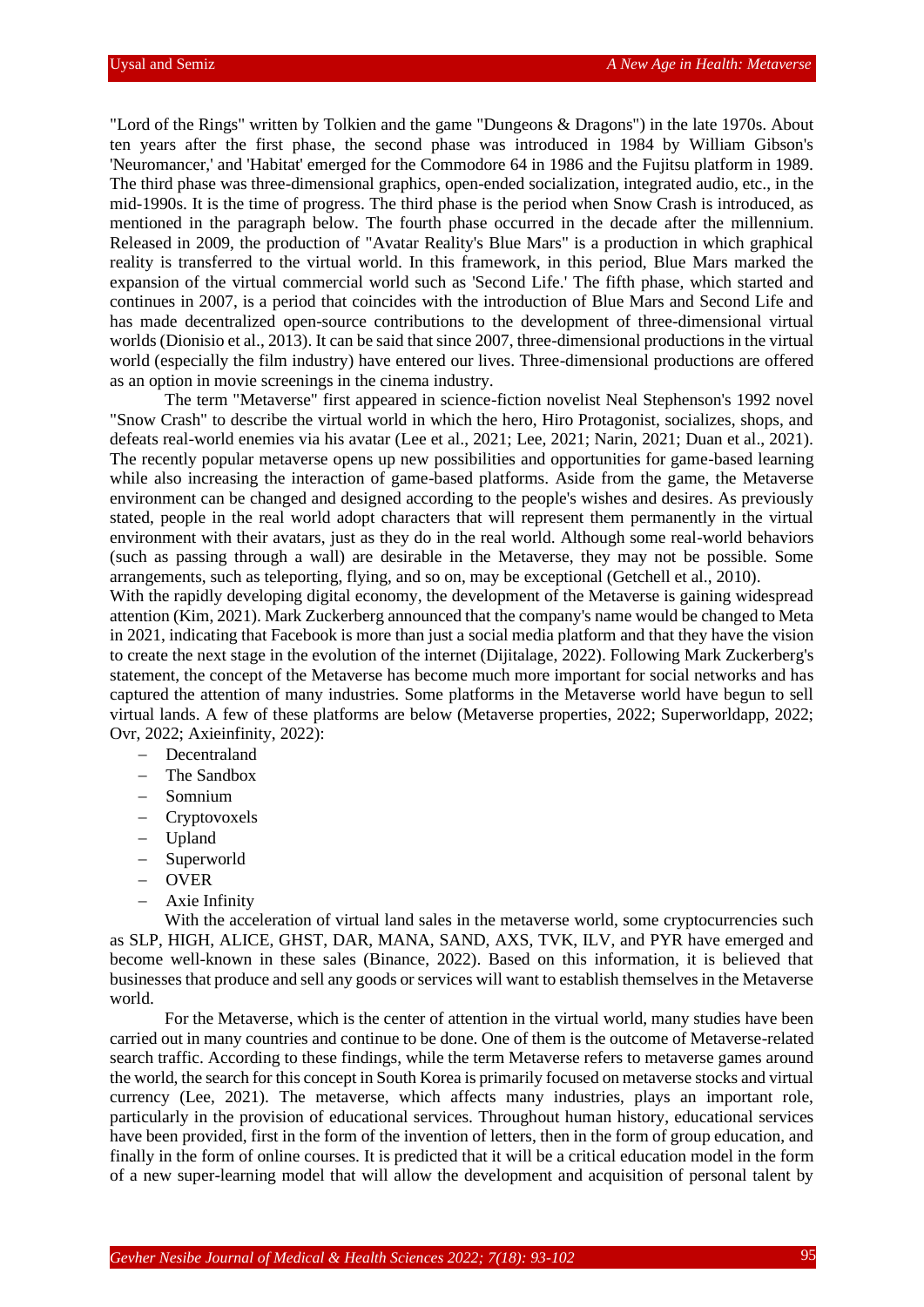entering a completely different dimension with technologies such as artificial intelligence, virtual reality, and Metaverse, which are a revolutionary model for humans (Hyun-Jae, 2021).



 **Figure 1.** Featured Use Cases for Metaverse (Citivelocity, 2022)

As illustrated in Figure 1, Metaverse has already begun to be active in a variety of areas, including concerts, shows, digital entertainment events, virtual advertising, e-commerce, virtual cities, and public services, as well as intelligent production, recruitment and education, and health. Because health services are also considered a public good, it is clear that it has found a home in the Metaverse to provide a unified service to society. This situation suggests that some virtual health platforms, which will be used more widely in the Metaverse as health services become more digitalized, may emerge.

According to the findings of this study, the Metaverse concept has emerged as the most popular in recent times. It is a critical tool for businesses in Metaverse for cost reduction. Building on land in the concrete world, establishing a facility, administrative expenses, labor expenses, machinery equipment expenses, and general production expenses are all necessary expenses. General administrative costs are minimal. Capable of performing the role. The cost of land in the concrete world is well known to be much higher than the cost of land in the Metaverse.

With the power of developing technology, the metaverse, which is the product of the idea of creating a virtual and twin world, has become a phenomenon in every field today. The Metaverse provides an environment that extends from experiences that individuals are unable to have due to time and place constraints to absolute reality in a variety of sector (Kalkan, 2021).

### **2. METAVERSE IN HEALTH**

The structure of cyber-physical systems, which appear as the main component in the development of Industry 4.0 and contribute to production processes, bridges the natural and virtual worlds (Kamer and Sancar, 2022). In the Metaverse, some applications are discussed in terms of health. Exercise, for example, will contribute to the development and improvement of an individual's overall health status (Kalkan, 2021). Metaverse in Health encourages additional innovation and the development of advanced clinical decision support. As more advanced AI methodologies become available, Meta-Learning will be critical to the success of a Health Metaverse. Physicians can communicate with the following people in Health Metaverse: They can remotely control patients via Health Metaverse and transform patienthealth data into a digital virtual environment. Over time, they can explain the patient's condition and treatment to the patient or patient relatives. Converting biological signals from medical devices into digital form enables physicians to care for patients in intensive care. It enables nurses to monitor the patient's body in real time while interacting with family and friends to overcome the limitations of physical activity. Physicians can consult with other physicians about their patients' diagnoses in a virtual environment (Chen and Zhang, 2022).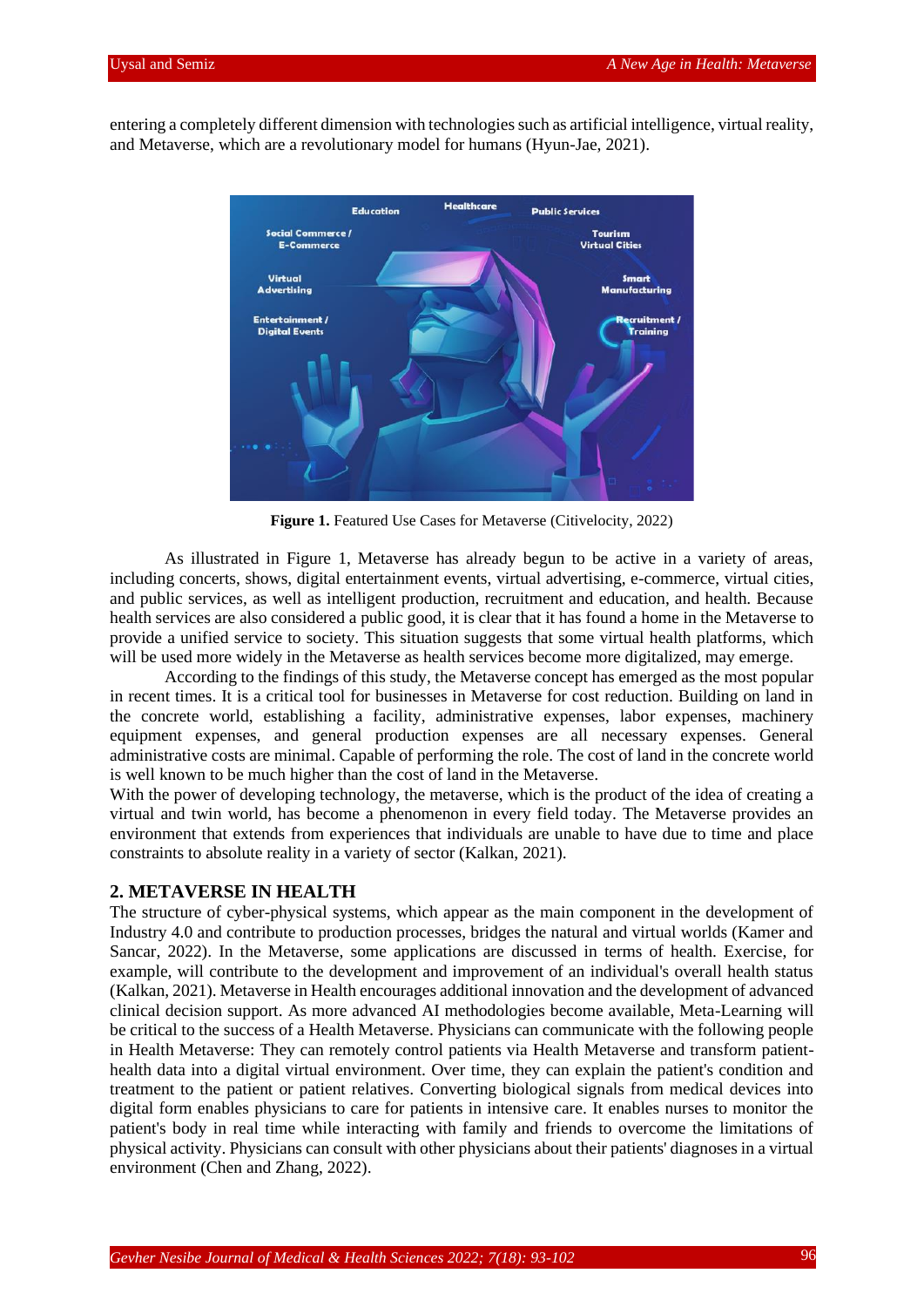As previously stated, many areas are entering the Metaverse era. While the COVID-19 Pandemic is still ongoing, there has been a rapid transition to the Metaverse world that dates back 30 years. Indeed, according to the World Economic Forum (2016), the introduction of digital services will be one of the most critical factors in transforming healthcare over the next decade. As the Metaverse evolves, technologies such as Artificial Intelligence, Virtual Reality, Augmented Reality, Internet of Medical Devices, Web 3.0, intelligent cloud systems, and so on will have a high potential for health services.

Some services (particularly imaging and laboratory services) in the health sector can be made ready for use by health service stakeholders in a virtual environment with digital technological opportunities. Furthermore, the use of virtual realities within the framework of digital possibilities in the Metaverse world is likely to make the work of healthcare professionals producing services easier.

When the literature on the Metaverse in health services is examined, it is discovered that there are more studies in areas such as computer science, engineering, education, and psychology; however, new studies on Health and many other fields have been conducted (Damar, 2021).

### **2.1. Uses of Metaverse in Health Care**

The following are some of the applications of Metaverse in healthcare (News Medical Life Sciences, 2022).

#### **2.1.1. In Medical Education**

Current medical education has shifted away from memorizing facts and toward learning how to use facts to develop an appropriate management strategy when confronted with a specific patient. This training consists of problem-solving skills, communication skills, and VR-based learning (News Medical Life Sciences, 2022). Because medical education is a costly field, it is anticipated that the use of virtual reality in the educational process will significantly contribute to cost reduction and education efficiency. At the same time, this situation may reduce the rate of erroneous medical malpractice among newly graduated physicians who have begun working life.

Facebook, a platform that works with training hospitals and provides services in delivering virtual reality-based medical education tools to users, offers significant support to preventive health services by establishing a team (Thomason, 2021).



**Figure 2.** Virtual Reality in Health Education (Trade Med, 2022)

## **2.1.2. In Medical Services**

Physicians are recognized as a competent professional group in medical services, which are an important part of the health-care production process. The more practice-oriented medical education there is, the more efficient physicians will be in providing medical services. Medical students are educated using virtual reality facilities, and the use of virtual reality facilities in the healthcare service production process is seen as one of the factors that can improve service quality and patient satisfaction. Many positive effects can be seen, such as shorter patient wait times, optimal and rational patient examination time, and shorter interventional procedures.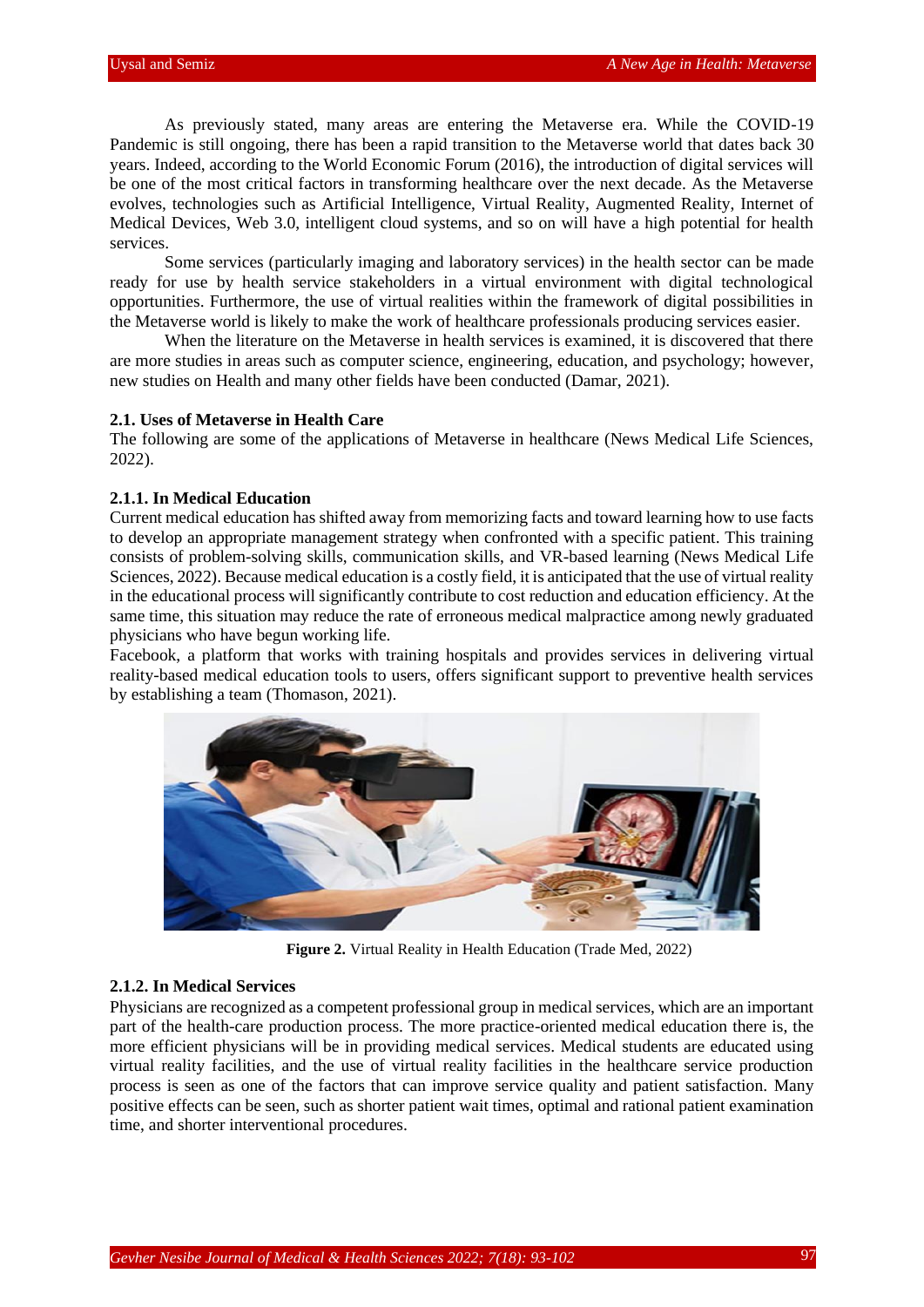

**Figure 3.** Representation of a Virtual Reality Doctor's Consultation (Mesko, 2022)

#### **2.1.3. In the Diagnosis and Treatment of Diseases**

Basic medical sciences, internal medical sciences, and surgical medical sciences all work together to diagnose and treat diseases. In this regard, imaging and medical laboratory services play a critical role in disease diagnosis. For imaging service provision, software systems are used for transferring and storing images taken from magnetic resonance (MR) or tomography devices installed in hospitals in two-dimensional and three-dimensional formats. DICOM (Digital Imaging and Communications in Medicine) software is a medical imaging and communication software system (EKAP, 2022). DICOM, which includes a variety of numerical variables in technical terms, can circulate patient data over virtual networks; it serves as an important intermediary, particularly for physicians who request a consultation for their patients (Yorulmaz and Demirhan, 2022).

#### **2.1.4. Pain Management**

Virtual reality has also been found to be beneficial in pain relief and rehabilitation studies of patients with severe pain, such as those recovering from skin grafting, cleaning burn wounds on a daily basis, or making daily injections more bearable (News Medical Life Sciences, 2022). It has been discovered that the virtual reality application, which assists burn patients by providing a non-pharmacological method, reduces the painful treatment time, hospitalization time, and wound healing time. It plays an important role in reducing pain and anxiety in patients (Kaya and Karaman Özlü, 2022).

#### **2.1.5. Physical therapy and rehabilitation**

There are numerous studies in the literature on virtual reality in the field of physical therapy, and it is expected that these studies will significantly support Metaverse studies. Aran et al. (2014) are one of them. Işık et al. (2021) created a game-based virtual reality application by detecting patients' movements during the rehabilitation process and immediately beginning the early diagnosis and rehabilitation process for patients with hemiplegia, i.e., partial paralysis, without affecting other body functions. It was expected to make a significant contribution to the recovery of hemiplegia patients. Metin Ökmen et al. (2013) discovered that virtual reality therapy is a beneficial treatment method used in cerebral palsy rehabilitation and improves mental adjustment in another study.

#### **2.1.6. Addiction**

Medical VR can also aid in the recovery from substance addiction by employing gradual exposure techniques and coaching on how to respond to addictive urges. The use of the patient's environment in the simulated situation can assist him in practicing resisting common triggers before being exposed to the real thing (News Medical Life Sciences, 2022). On the other hand, there are concrete disadvantages to conducting the treatment process in an environment where people who abuse substances live. Optimal and efficient treatment management can be achieved by ensuring that addicted individuals fully participate in the treatment process of these negatives.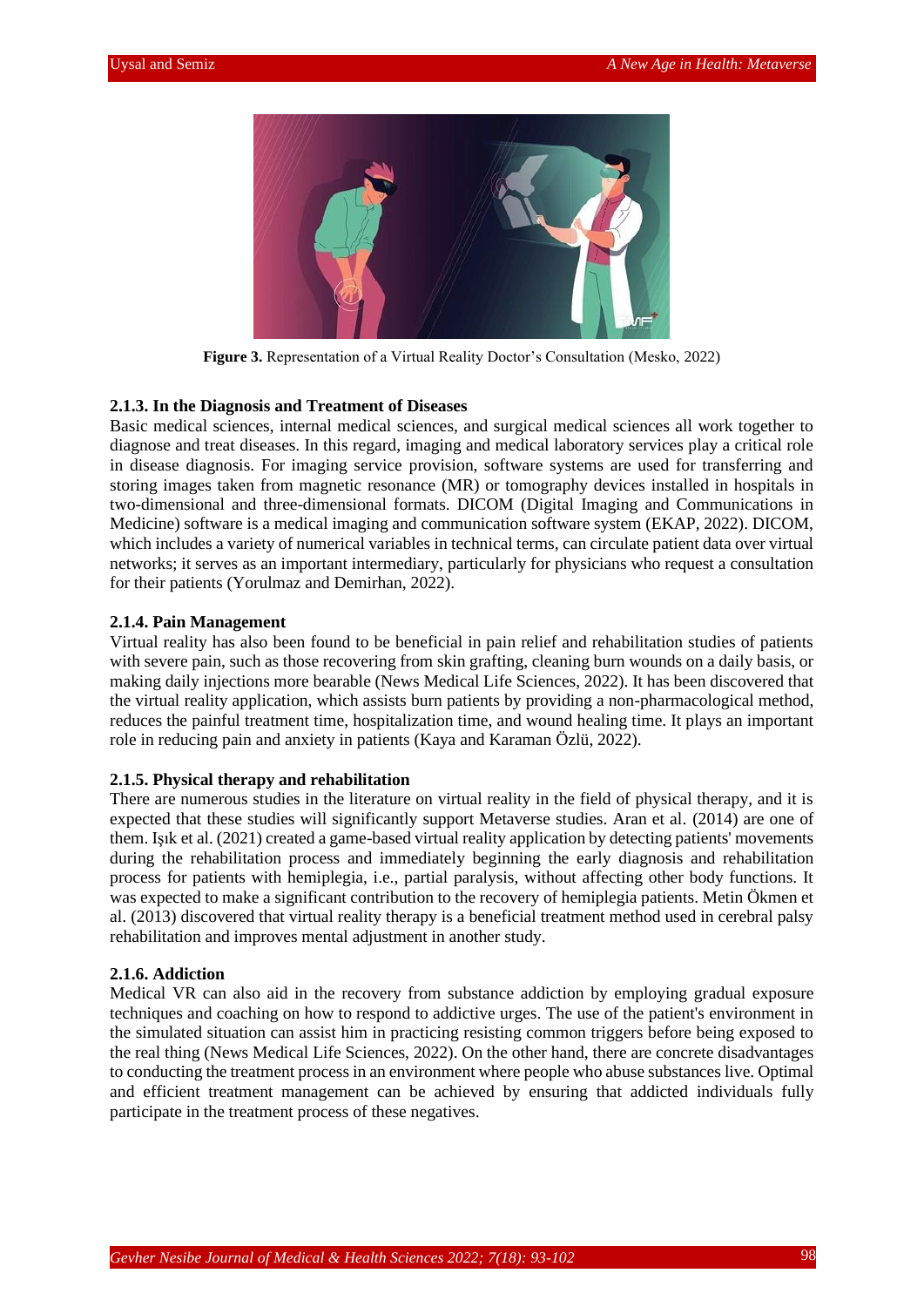### **2.1.7. Health Education**

Virtual reality can help patients understand their medical condition by providing a clear and detailed reconstruction of the organs and tissues of interest. This improves the patient's understanding of treatment principles and increases his or her satisfaction with the medical intervention (News Medical Life Sciences, 2022). Based on the evolution of education processes (as a new education model), it is estimated that providing health education with Metaverse, which can be a super education model, will be possible within the next few years. It will be more effective than ZOOM, a popular application, particularly in the COVID-19 Pandemic (Hyun-Jae, 2021).



**Figure 4.** Healthcare in Metaverse at Seoul National University Bunag Hospital (Soo-Youn, 2022)

Universities like Seoul National University Bunag Hospital (SNUBH) can already train medical personnel in intelligent operations. The Asian Cardiovascular Society and Thoracic Surgery (ASCVTS) used the metaverse platform to train more than 200 people in lung cancer surgery in 2021 (Citivelocity, 2022).

There are approaches that using Metaverse, oral health education can be given to the society on behalf of the public benefit by institutions serving in both the public and private sectors (Albujeer and Khoshnevisan, 2022).

Metaverse is thought to be capable of actively participating in the analysis of information asymmetry, which is one of the features of health services, in order to increase patients' knowledge level. It is predicted that in the future, patients will be able to realize their health-related problems, which they usually query from some search platforms via Metaverse.

### **2.1.8. Fitness**

Virtual reality has been used in a plethora of fitness applications to increase physical activity on a daily basis by making it more enjoyable. Physical exercise is either gamified, with goals and rewards, and feedback on movements, or it is made more enjoyable by immersing the user in a beautiful setting (News Medical Life Sciences, 2022). Individuals can create healthy living conditions and be more motivated in various environments with their opportunities in this situation.

# **2.1.9. Marketing**

Marketing in healthcare is an important aspect of modern medicine. Virtual reality enables physicians to share their knowledge with patients and communicate their experiences nonverbally to physicians, resulting in powerful and effective communication as well as increased awareness of the illness and potential interventions.

Individuals in the COVID-19 pandemic process have begun to exhibit different behavioral models in response to new living conditions. This is thought to improve individuals' adaptation to technological innovations in a new era where time to go out is limited and time spent without physical activity increases.

According to Vintage Market Research's most recent analysis of the Global Augmented and Virtual Reality in Healthcare Market, increased consumer awareness drives market growth. The total Global Augmented and Virtual Reality in Healthcare Market is expected to reach \$18.7 billion by 2028, up from \$1.5 billion in 2021, owing primarily to the increasing penetration of connected devices in the healthcare industry (Vantage Market Research, 2022). According to these figures, the metaverse market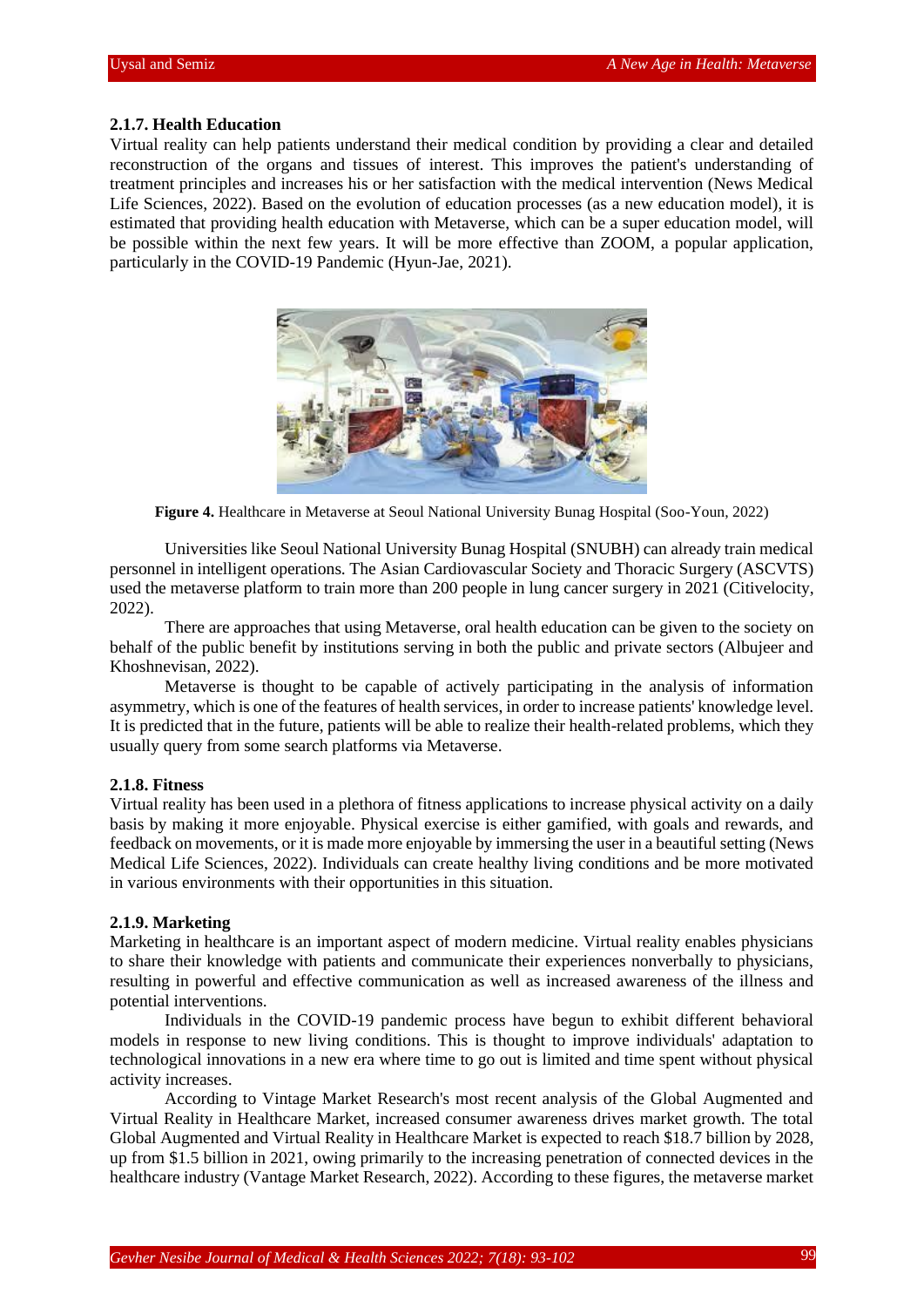in Health is expected to have a large network within the framework of medical technological developments in Health.

## **2.1.10. Digital Patient**

The traditional definition of the patient has shifted as a result of digitalization. Furthermore, it has been dealt with under three headings. The first is the digital patient, followed by the virtual patient, and finally by the actual patient. A digital patient is defined as the digitization of patient data (such as clinical information, imaging information, and transcripts) and its storage and archival in the patient's digital records. A virtual patient's mental rehabilitation planning can be aided by digital treatment planning and screen simulation (computer-aided design). If the patient is real, treatment procedures can be aided by computer-aided (CAM) devices that use 3D printing technology (Vandenberghe, 2018).



Digital Patient Virtual Patient Real Patient **Figure 5.** Example of Digital Treatment Workflow in the Dental Field (Vandenberghe, 2018).

# **CONCLUSION**

Today, the Metaverse concept, this study, which reveals that there are and will be various revolutionary developments in Health, aims to draw the attention of those involved in the health sector. The concept of the Metaverse is thought to be included in many fields of activity in the health sector; various studies on this subject are ongoing, and it will establish an integrated relationship with many other fields.

Despite these advancements, metaverse applications in the field of health are still in the early stages of development. VR and Metaverse will most likely be used more and more in the field of health in the future. On the other hand, the number of large-scale studies demonstrating the benefits of the Metaverse remains low. Furthermore, it is believed that in the early stages of using Metaverse in the health field, learning may be insufficient and potentially dangerous to the patient.

In light of recent developments in the virtual world, and as previously stated, the Metaverse in health will play an important role in the diagnosis and diagnosis parts of the health service production process, resulting in a radical shift. Studies on the early Metaverse appear to be more focused on games and entertainment. Metaverse, which healthcare providers use, is expected to make it a new center of attraction for online users (Chen and Zhang, 2022).

On the one hand, the Metaverse concept becomes essential for the delivery of health services; on the other hand, it is likely to reveal some developments in terms of payment instruments for health insurance organizations. As it is known, there are many alternative cryptocurrencies used for Metaverse. In the second part, some of these cryptocurrencies are mentioned. However, it should be ensured that health insurance organizations accept the crypto money they will use as a means of payment in this regard. They should be allowed to legally present this situation to their customers, namely their patients.

On the one hand, while the Metaverse concept in Health has numerous benefits, the concepts of privacy in the virtual world make the Metaverse concept in Health more meaningful and vital. Legal arrangements should be made as soon as possible in this regard. Furthermore, one of the most critical issues for Metaverse's future is ensuring global security of virtual platforms and protection against cyber-attacks. As a result, it is anticipated that the Metaverse concept will play an important role in the field of health, and that advancements in the literature may provide various opportunities to the health sector and its environment. It is recommended in this area that both health care providers and healthcare recipients contribute to more detailed scientific research on the Metaverse, both qualitatively and quantitatively.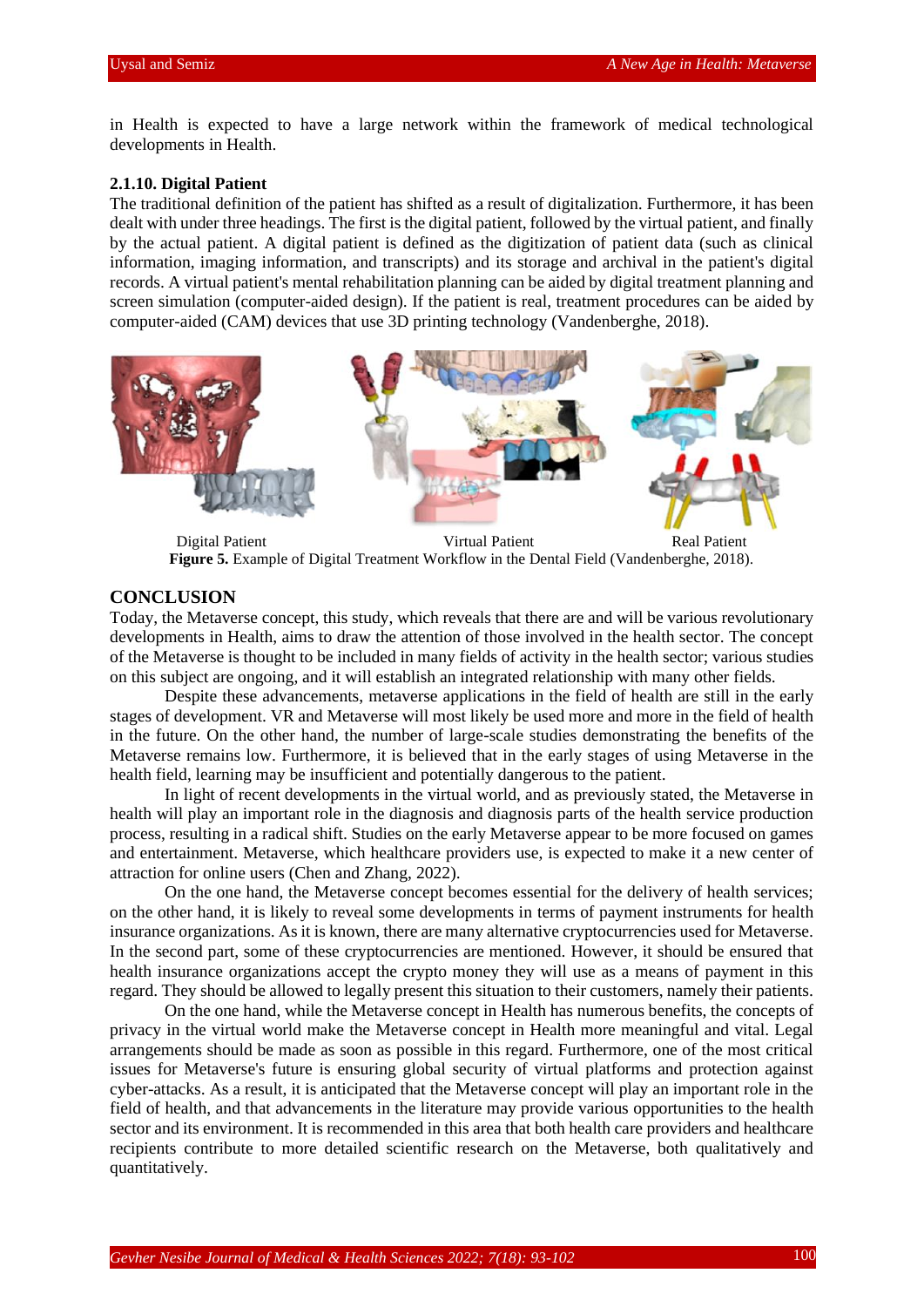In the past, if someone said, "One day, algorithms, machine learning systems, and robots will be the greatest helpers to practitioners," We would not have believed it; we might not have understood it. With the use of Metaverse in medicine, examinations can be done remotely online; in cases and diseases that do not require physical control, physicians will be able to meet with physicians without having to go to the hospital, and they will be able to perform various surgeries regardless of location, time, or physical ability, without the need for physicians and patients to travel between countries.

Although Metaverse is regarded as a good platform for healthcare services, future studies should look into its potential drawbacks.

### **Conflict of Interest**

The authors report no actual or potential conflicts of interest.

#### **Author Contributions**

All authors contributed equally.

#### **REFERENCES**

- Albujeer, A., Khoshnevisan, M. (2022). *Metaverse and oral health promotion*. Br Dent J 232, 587. https://doi.org/10.1038/s41415-022-4255-1
- Aran, O.T., Köse B., Akel S., Öksüz Ç. (2014). *Ataksili Bir Bireyde Sanal Gerçeklik Temelli Rehabilitasyon Uygulamasının Etkinliği-Olgu Raporu*. Ergoterapi ve Rehabilitasyon Dergisi, 2(3), 159-164.
- Axieinfinity, (2022). [https://axieinfinity.com/,](https://axieinfinity.com/) Access date: 01.02.2022
- Binance, 2022[, https://www.binance.com/tr/markets/coinInfo-Metaverse,](https://www.binance.com/tr/markets/coinInfo-Metaverse) Access date: 01.02.2022
- Camargo C. P., Tempski P. Z., Busnardo F. F., Martins M. D.A, Gemperli R. (2020). *Online learning and COVID-19: a meta-synthesis* analysis. Clinics, *75*.
- Chen D., Zhang R. (2022). *Exploring Research Trends of Emerging Technologies in Health Metaverse: A Bibliometric Analysis*. Available at SSRN 3998068.
- Citilovecity (2022). [https://www.citivelocity.com/citigps/metaverse-and-money/,](https://www.citivelocity.com/citigps/metaverse-and-money/) Access date:12.04.2022
- Damar M. (2021). *Metaverse Shape of Your Life for Future: A bibliometric snapshot*. Journal of Metaverse, *1*(1), 1-8.
- Dhawan S. (2020). *Online learning: A panacea in the time of COVID-19 crisis*. Journal of educational technology systems, *49*(1), 5-22.
- Dijitalage, (2022), Metanin-ilk-metaverse-uygulamasi-olan-horizon-worlds-abd-ve-kanadadan-erisime-acildi. [https://digitalage.com.tr/metanin-ilk-metaverse-uygulamasi-olan-horizon-worlds-abd-ve-kanadadan](https://digitalage.com.tr/metanin-ilk-metaverse-uygulamasi-olan-horizon-worlds-abd-ve-kanadadan-erisime-acildi/)[erisime-acildi/,](https://digitalage.com.tr/metanin-ilk-metaverse-uygulamasi-olan-horizon-worlds-abd-ve-kanadadan-erisime-acildi/) Access date:30.01.2022
- Dionisio J. D.N., Burns I. I.I.W.G., Gilbert R. (2013). *3D virtual worlds and the Metaverse: Current status and future possibilities*. ACM Comput. Surv. 45 (3), Article 34, 38 pages. DOI: http://dx.doi.org/10.1145/2480741.2480751
- Duan H., Li J., Fan S., Lin Z., Wu X., Cai W. (2021). *Metaverse for Social Good: A University Campus Prototype*. Proceedings of the 29th ACM International Conference on Multimedia.
- Elektronik Kamu Alımları Platformu (EKAP), (2022). [https://ekap.kik.gov.tr,](https://ekap.kik.gov.tr/) Access date: 07.01.2022
- Getchell K., Oliver I., Miller A., Allison C. (2010). *Metaverses as a Platform for Game-Based Learning*, 2010 24th IEEE International Conference on Advanced Information Networking and Applications, 2010, pp. 1195-1202, DOI: 10.1109/AINA.2010.125.
- Hayata Eve Sığar (HES), (2022). [https://hayatevesigar.saglik.gov.tr/,](https://hayatevesigar.saglik.gov.tr/) Access date: 01.01.2022
- Hyun-Jae C. (2021). *Metaverse and changes in oral health*. Journal of Korean Academy of Oral Health, 45(4), 175-176[, https://doi.org/10.11149/jkaoh.2021.45.4.175](https://doi.org/10.11149/jkaoh.2021.45.4.175)
- Isık, A. H., Alakus, F. , Eskicioğlu, Ö. C. (2021). Hareket Yakalama ve Sanal Gerçeklik Teknolojileri Kullanarak Oyun Tabanlı Rehabilitasyon . Düzce Üniversitesi Bilim ve Teknoloji Dergisi, ICAIAME 2021, 269-279 . DOI: 10.29130/dubited.1015397
- Kalkan N. (2021). *Metaverse Evreninde Sporun Bugünü ve Geleceğine Yönelik Bir Derleme*. Ulusal Spor Bilimleri Dergisi, 5(2), 163-174 . DOI: 10.30769/usbd.1027728
- Kamer H., Sancar O. (2022). *Yeni Bilişim Teknolojilerinin Sağlıktaki Yeri*, (Editörler: Burhanettin Uysal ve Tarık Semiz), Sağlık Hizmetlerinde Dijitalleşme Ve Geleceği, İksad Publishing House, Ankara
- Kaya M., Karaman Özlü Z. (2022). *Yanık Nedeniyle Tedavi Gören Hastalarda Yenilikçi Teknoloji: Sanal Gerçeklik*. Arşiv Kaynak Tarama Dergisi, 31 (1) , 46-51. DOI: 10.17827/aktd.992689
- Kim J. (2021). *Advertising in the metaverse: research agenda*. Journal of Interactive Advertising, 1-4.
- Lee J.Y. (2021). *A Study on Metaverse Hype for Sustainable Growth*. International Journal of Advanced Smart Convergence. 10(3), 72-80